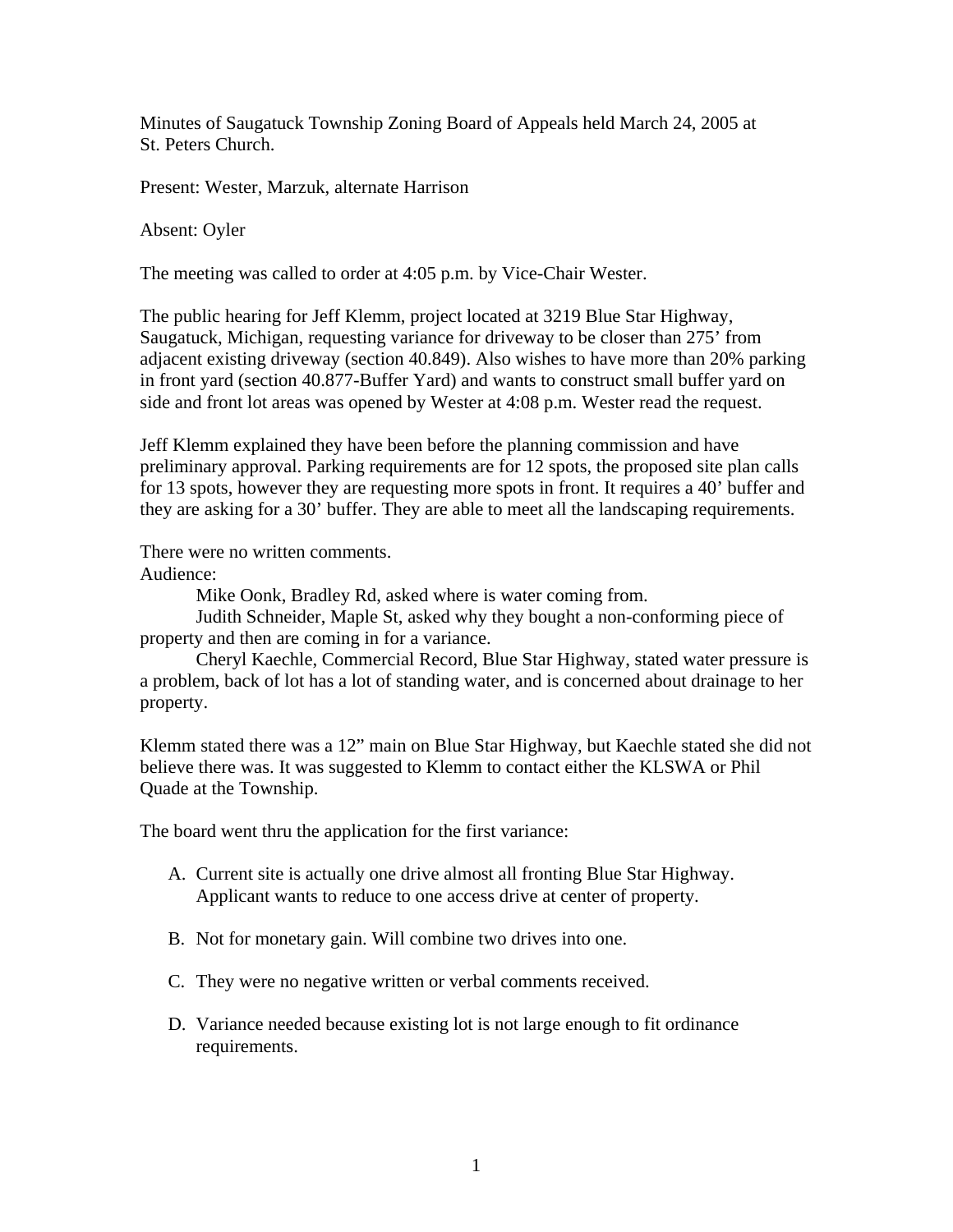Motion by Harrison to approve request for driveway as it meets all the requirements, seconded by Marzuk, approved.

Second variance – parking – Applicant wishes to have more than 20% parking in the front yard. Applicant site plans call for more parking than required but not in the proper percentages regarding front and back.

- A. No unusual circumstances.
- B. Board felt there were problems with the buffer area. At this point the board chose to address the buffer instead of the parking.
- A. There are over 20 similar sites along Blue Star Highway. Board concerned if they allow a different buffer area to accommodate parking they would be defeating the ordinance and setting a precedent.
- B. No. Audience- Joan Saintz,  $2225.63^{rd}$  St,- Can fill be brought in to provide a buffer. Applicant not sure, however as part of the application process they do have to provide a drainage plan. Discussion regarding changing size of building. Applicant has already moved building back 10'. Meets side yard setback but not side yard buffer. Applicant states they have tried to increase landscaping to balance out the buffer issue and if they reduce size of building it would make an unusable building for a 2 unit building. Board asked Klemm if he was willing to table to address all the issues. He was not willing to table. Board felt the applicant does not meet all the criteria unless some modifications to the building are made. Jeff Voss, engineer asked again about buffer setbacks needed.
- C. Board asked Kaechle of Commercial Record if she had any problem with the parking the way it is and she did not. Adjacent property owner does like the landscaping plan. Mike Oonk- If buffer is not met he is against.
- D. The board felt it should protect the integrity of Blue Star Highway and it is selfimposed as it was purchased knowing it was non-comforming.

The public hearing was closed at 4:46 p.m.

Motion by Harrison to deny buffer variance, seconded by Wester.

Marzuk doesn't agree with denial as it would be positive for the community.

Motion to deny was approved, with a 2 yes 1 no vote.

The parking variance was not address as the buffer variance was denied.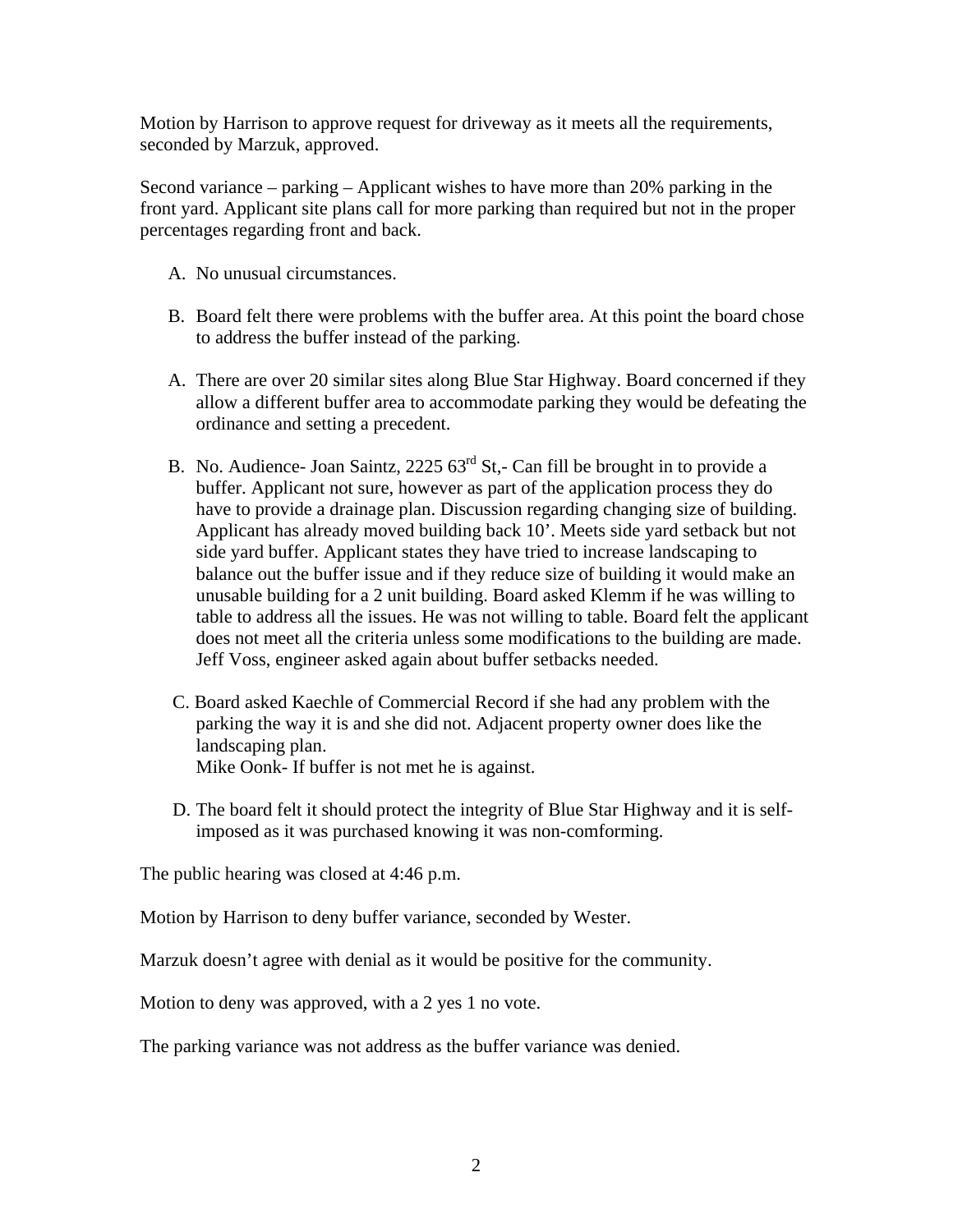The public hearing for the continuation of a variance hearing from November 4, 2004 from Wolters Realty LTD to allow for the construction of "an automobile service station with convenience store and car wash, located on the north side of  $-89$  (124<sup>th</sup> Ave) just east of the I-196 northbound entrance ramp and is part of Parcel #0320-032-046-00. Currently a smaller part of the parcel is located in the C-1 Zone with the larger portion falling within the A-2 zones. The applicant is requesting a variance contrary to the provisions of the C-1 and A-2 zones. Presently, the use requested is only allowed as a conforming use in the Interstate Transportation Overlay District or as a SAU in the C-3 zone. The hearing was opened at 5:05 by Vice Chair Wester with Wester reading this notice.

The following letters were received, all against the variance: Lake Michigan Shore Association C.Larry Edris Janet Schroeder Lynn Kirkaldy Lillian & Edward Fencl Debbie & Don Snider Paul Hourihan Dr Frank Alferi William Harrison/Margaret Hill

Several audience members spoke: Lynn Kirkaldy, 2402 Lakeshore Drive Larry Edris, 2534 Lakeshore Drive Dr Frank Alferi Janet Schroeder The above audience members reiterated issues which were pointed out in their letters.

Rick Verell, 2315 Forest Trail Tom Steele, 1664 Lake Michigan Drive Joan Saintz, 2225 63<sup>rd</sup> St John Noonan, 694 Pier Cove Lane Bill Petter All letters and audience members addressed issues such as: Is not a hardship,, not

harmonious with area, does not meet Tri-Community Master Plan, truck traffic will escalate, noise will escalate, air light & ground pollution will escalate, property is not without re-zoning, contamination, has wells and septics and would be a detriment to the surrounding area.

Tom Sherear, attorney for Wolters Realty LTD addressed the following:

Family has owned in area for many years and has no desire to place undue burden but they also have rights. Have been to court winning in circuit court, but was reversed and is now at state level. Must exhaust all remedies at the local level. Not asking for a truck stop as there is no parking area for trucks, only 1 fueling area, and is an auto service station.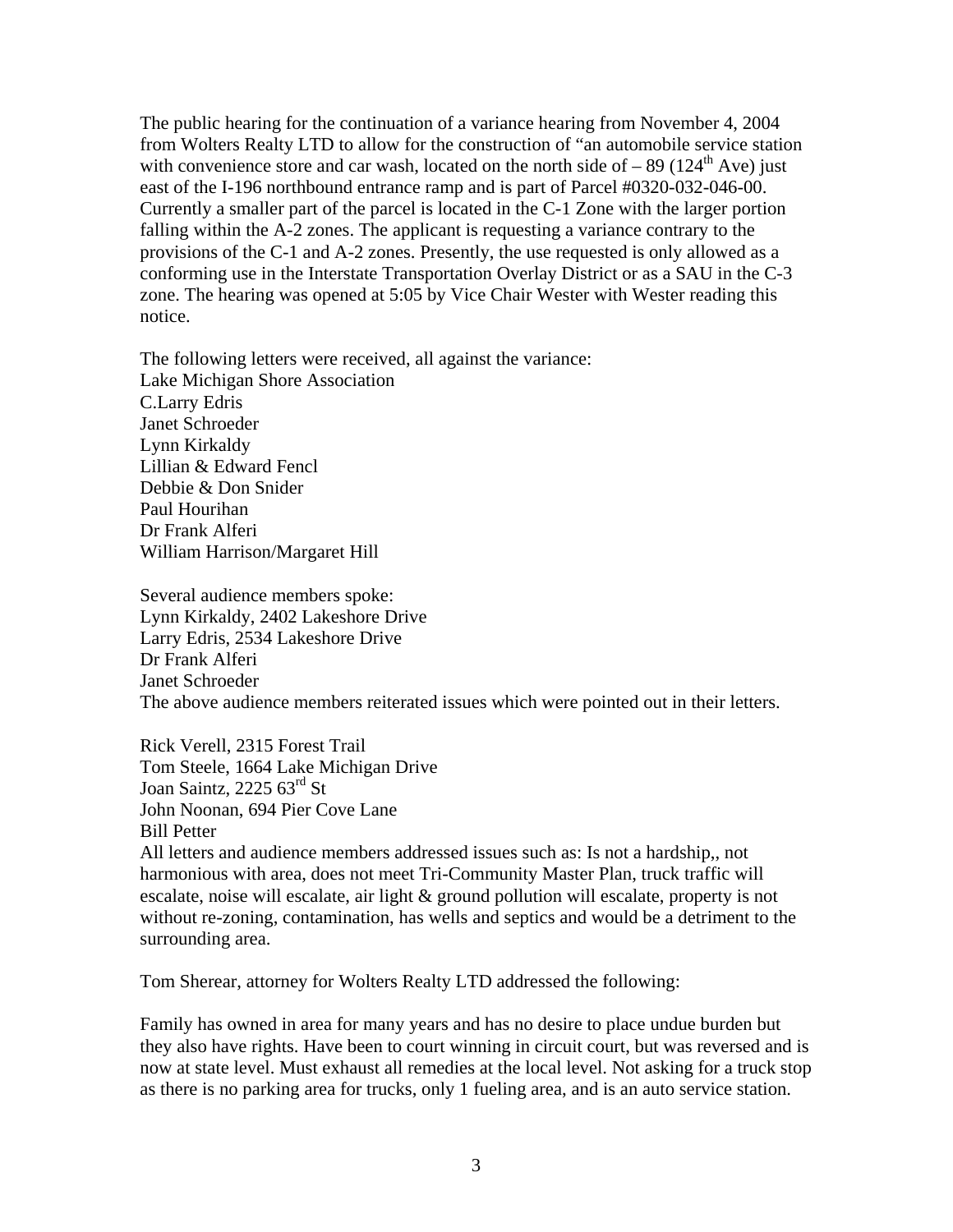Wolters own other like business and have been very responsible in taking care of all issues including leaks. Area in question is not 7 acres, but 5 acres. Stated that at the time of winning the lawsuit, the Township changed the zoning to include gas stations only in I-1. They did not create the hardship. Variance necessary for preservation of property. Highway exchanges dictate other uses than residential and there is already a gas station. Will not be a detriment, does not come within view of lakeshore residents. Township has right to put conditions on the granting of the variance, such as lighting, hours of operation, sound and a variety of other things. Have MDEQ approval. Zoning change in 2001 took away right to put anywhere else except for a very few parcels. Will be an attribute to the community in terms of its view. Will abide by reasonable restrictions. Asking the board to consider a fair hearing and apply the standards. By granting can cut short thousands of dollars. Will be in circuit court if variance is not granted.

Audience asked Shearer questions: when zoning created, how many diesel pumps (only 2 now) how big car wash (cars only). Audience member stated according to the MDEQ there are 4 site problems still unresolved.

Township Attorney, Doug Donnell explained legalities. Previous request denied, Wolters took to court, won, Township appealed and won appeal. Basis of reversal was that Wolters had not exhausted all local remedies by seeking a variance by ZBA.

Harrison had some questions for Shearer: servicing vehicles over 26,000 pounds – There are only 2 diesel pumps and will not be servicing over 26,000. Will tractor-trailers be allowed? Shearer stated he could only address legal issues. Karen Wolters stated they do not allow at other sites.

The board reviewed the application including Exhibit C which is the applicant's answers to A-D.

- A. Zoned C-1 and A-2. The C-1 zoned land is to small to accommodate the applicant's use. Its proximity to the expressway limits its use for available C-1 and A-1 uses. In 2001 the Township amended its ordinance which prohibits the applicant's use.
- B. A variance is necessary to allow Wolters to use property in same manner as others similarly situated.
- C. Use will not be detriment to adjacent property nor impair the intent and purposes of the ordinance because:

 l. Property in immediate vicinity is already commercial and industrial use including a small gas station and convenience store.

2. Proposed use is compatible with I-196 development.

 3. A-2 portion adversely affected by its proximity to I-196 expressway. Land north is adequately protected by natural green belt and drain.

 4. There are only 2 or 3 interstate interchanges locations within the Township. What is needed is extending to the property at this location the same designation